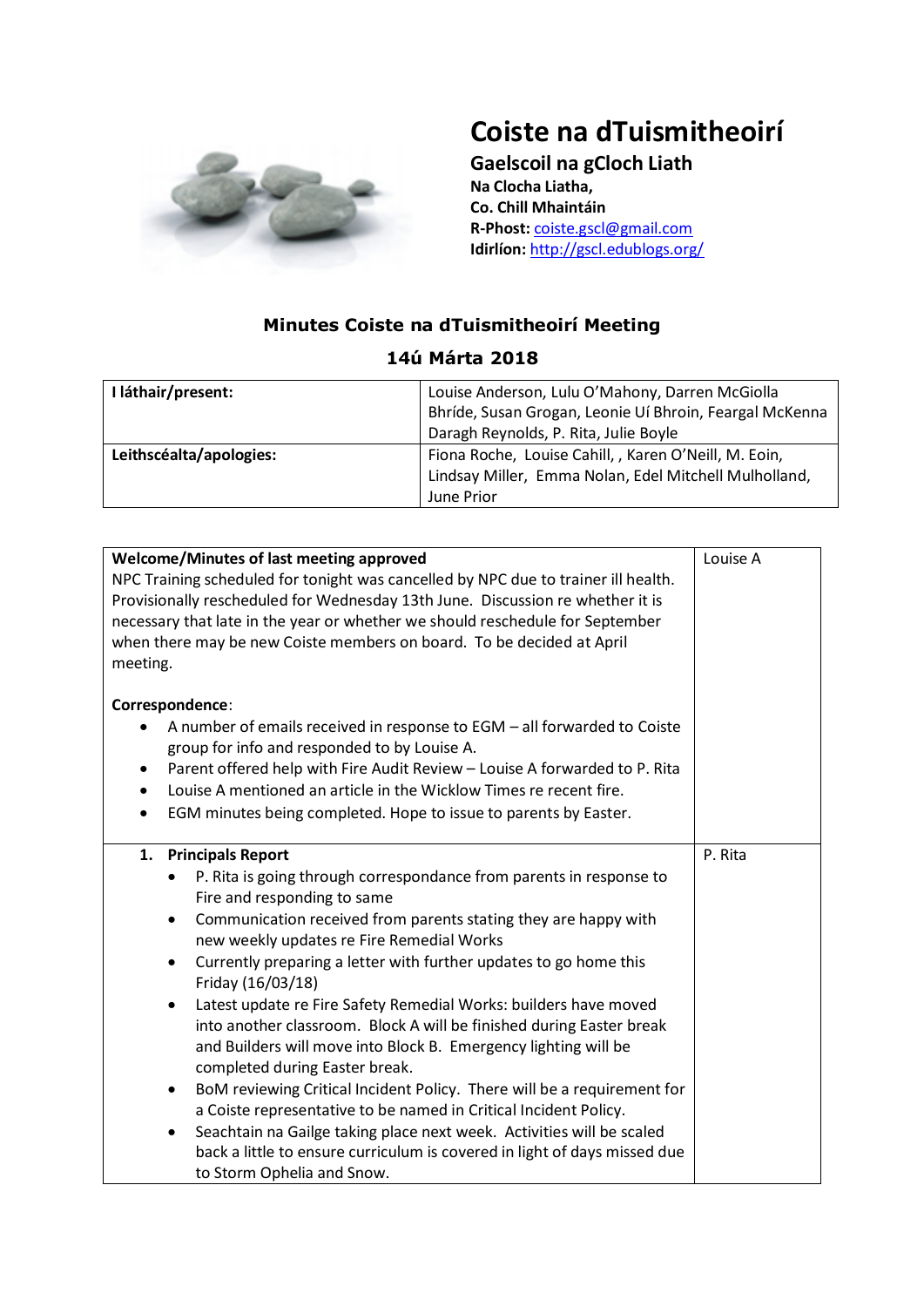| It was asked if we could review how findraising targets are set<br>$\bullet$<br>going forward.<br>Louise C to review with Dorothy & invite to coiste meeting to<br>$\bullet$<br>discuss again before year end.<br><b>Communication with Parents</b><br>4.<br>Coiste Website - not very user friendly & many parents don't                                                                                                                                                | Louise A for<br>Louise C<br>P. Rita |
|--------------------------------------------------------------------------------------------------------------------------------------------------------------------------------------------------------------------------------------------------------------------------------------------------------------------------------------------------------------------------------------------------------------------------------------------------------------------------|-------------------------------------|
| know it exists. Discussion re whether we could merge this into<br>main school website. P. Rita will investigate as part of School Web<br>Design project and revert<br>Minutes of Coiste meetings. Discussion re the possibility of<br>sharing all minutes of Coiste Meetings with Parent body. Agreed<br>to publish minutes on Coiste Website going forward. P. Rita<br>agreed also that minutes did not have to be translated to Irish<br>going forward.                | Leonie                              |
| <b>Coiste Chairperson Update</b><br>5.<br>Discussion re plan to put pressure on department to expedite Fire<br>Safety Remedial Works in light of recent events and as discussed<br>at EGM. Feargal agreed to draft template letter to be forwarded<br>to Department of Education, TD's etc., requesting a full review.<br>Louise A agreed to provide Feargal with dates and historical info.<br>New Key Holder Policy. It was noted that current Key holder<br>$\bullet$ | Louise A<br>Feargal/Louise<br>A     |
| policy states monitoring company should contact KH1, then KH2,                                                                                                                                                                                                                                                                                                                                                                                                           | P. Rita                             |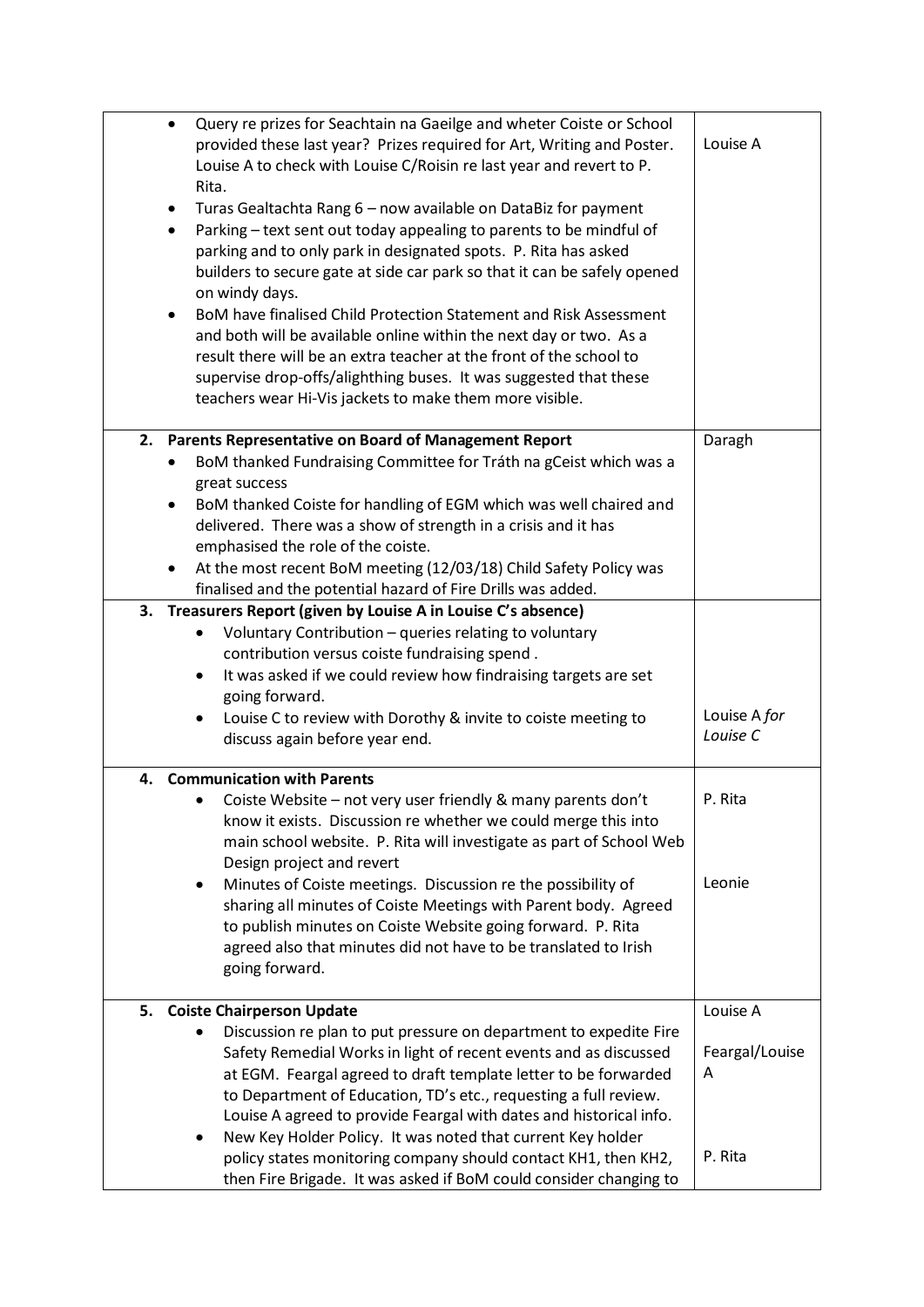| contact Fire Brigade alongside KH1 (if Fire Alarm sounds) as is                                                                                                                                                                                                                                                                                             |                       |
|-------------------------------------------------------------------------------------------------------------------------------------------------------------------------------------------------------------------------------------------------------------------------------------------------------------------------------------------------------------|-----------------------|
| done in other organisations. P. Rita agreed to check this.<br>Note was made of M. Darragh and his Cúla team mates playing in<br>٠<br>the upcoming All Ireland Club Final and asked if this could be<br>included in next Newsletter to inform parents.                                                                                                       | P. Rita               |
| In light of negative social media posts surrounding the recent Fire<br>٠<br>Indident it was asked if upcoming Ziko internet safety training for<br>children and parents could include guidelines on this.<br>There followed a discussion on the appropriate use of What's App<br>$\bullet$<br>as a means of communication for parents and whether there was | P. Rita               |
| a need for a moderated group to respond for demand for<br>information. It is hoped that the new weekly updates will address<br>this issue but we will review on an on-going basis.                                                                                                                                                                          |                       |
| Mental Health Talk for Parents - suggested for Term 3. To be<br>٠<br>discussed further at April Coiste Meeting.<br><b>Sub-Committee Updates</b>                                                                                                                                                                                                             | Louise A              |
|                                                                                                                                                                                                                                                                                                                                                             |                       |
| <b>Fundraising</b><br>Total raised to date $€6135 - 40%$ of this years target<br>Last Clothing Recycle Drive raised €600. This will be repeated on April<br>$\bullet$<br>17th and May 22nd.<br>Sponsored Walk will take place on May 26th<br>٠<br>Table Quiz was a great success and raised €1900.<br>$\bullet$                                             | Susan                 |
| Coiste Glas (given by Louise A in Fiona's absence)                                                                                                                                                                                                                                                                                                          |                       |
| Waverley have given a date to clear site - 9th April.<br>Adam Rice at TCG has been informed so we can begin amphitheatre<br>construction soon afterwards.<br>Teachers gave some ideas to Coiste Glas and these were incorporated into<br>٠<br>a revised plan. Revised plans were drawn up and are now up in the                                             | Louise A for<br>Fiona |
| teachers room to allow further feedback<br>We are working to source materials and labour as cheaply as possible. We<br>are looking for a sponsor to support the planting side now. Will contact<br>woodies and ask if they would like to get involved but if parents have<br>connections to another gardening centre we would love to hear from<br>them.    |                       |
| Have started some indoor planting with Rang a 3. Planted the seeds that<br>we harvested from last year (peppers and tomatoes). Will transplant to<br>garden in May.                                                                                                                                                                                         |                       |
| Darren asked for measurements of shed required as he may be able to<br>source                                                                                                                                                                                                                                                                               | Fiona/Darren          |
| Sacraments & Refreshments (given by Louise A in Karen's absence)                                                                                                                                                                                                                                                                                            |                       |
| Rang 6 Graduation Ceremony taking place on Tuesday 26th June. Parents<br>٠                                                                                                                                                                                                                                                                                  | Louise A for<br>Karen |
| of Rang 5 organise refreshments/party.<br>Albs - all children have now been fitted for albs and we need 4 additional                                                                                                                                                                                                                                        |                       |
| albs. P. Rita had given Karen a contact in a school in Wicklow but they are                                                                                                                                                                                                                                                                                 |                       |
| unable to help. Decision made to have shorten 4 albs that are too long to<br>suit.                                                                                                                                                                                                                                                                          |                       |
| Some albs sent to dry cleaners, Karen to collect. P. Rita advised Karen to<br>liaise with R. Lisa for reimbursement of costs.                                                                                                                                                                                                                               | Karen                 |